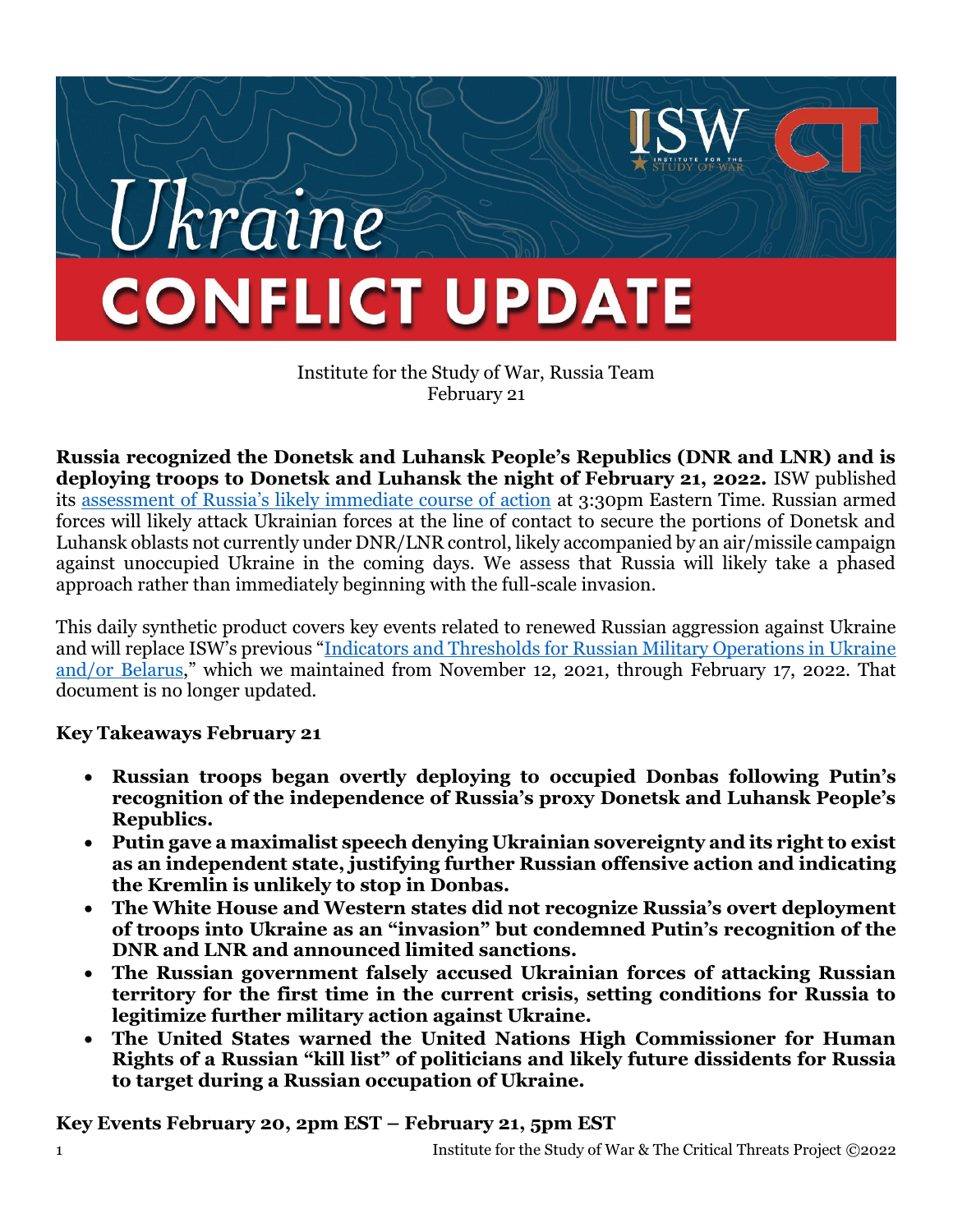#### **Military Events**

**Russia began deploying troops to Donbas, likely from the 8th Combined Arms Army, following Russian President Vladimir Putin's recognition of the Donetsk and Luhansk People's Republics (DNR and LNR) on February 21.** Independent Russian news wire *Interfax* reported that DNR residents observed two unidentified armored-vehicle columns moving in DNR during the early morning of February 22.<sup>1</sup> Social media users in the DNR claimed they observed Russian forces entering Donetsk during the evening of February 21-22.<sup>2</sup> Online traffic monitoring data showed that traffic slowed in Ivanovo-Yasinovka, Rostov Oblast, (approximately 10 kilometers from the Russian-Ukrainian border) in the evening on February 21.<sup>3</sup> Russian forces deploying into Donbas may have created this additional traffic.

**Unspecified elements of Russia's Strategic Rocket Forces (nuclear weapons) continued conducting readiness training and exercises on February 20.**<sup>4</sup> Servicemen trained on mobile ground missile systems and practiced operating communication systems at the Kapustin Yar Training Ground and two other training centers in Pereslavl-Zalessky, Yaroslavl Oblast, and Ostrov, Peskov Oblast. Additional unspecified elements of the Strategic Rocket Forces conducted unspecified combat training with simulators.

**Russian forces near Ukraine, including the 4th Tank Division, continued to deploy to staging grounds on the Ukrainian border on February 20 and 21.<sup>5</sup>** Satellite imagery observed Russian forces at the Soloti storage camp in Belgorod redeploy south to the Ukrainian border on February 20.<sup>6</sup> Russian social media users observed a likely battalion tactical group of the 4th Tank Division equipped with T-80U tanks redeploying to an unknown location from Belgorod, Russia.<sup>7</sup> Satellite images observed a new Russian mobile field hospital in Shebekino, Belgorod Oblast, Russia, (approximately 5 kilometers from the Russian-Ukrainian border) on February 20.<sup>8</sup> Satellite imagery also observed Russian helicopters in Belgorod for the first time on February 21.<sup>9</sup> Russian social media users observed a prefabricated modular bridge that could support Russian river crossings in Ukraine in transit through Crimea on February 21.<sup>10</sup> Unspecified Russian Southern Military District elements conducted river crossing exercises at the Prudboy Training Ground in Volgograd on February 20.<sup>11</sup>

**Chechen Rosgvardia (Russian National Guard) forces deployed to southern Belarus, 30km from the Ukrainian border, on February 21.<sup>12</sup>** Belarusian social media users observed Russian National Guard elements from Chechnya in Yelsk, Belarus, for the first time on February 21. The Kremlin may intend to use Rosgvardia forces as an occupation force in Ukraine.

#### **Russian Activity**

**Russian President Vladimir Putin formally recognized the Donetsk and Luhansk People's Republics (DNR and LNR) and signed mutual cooperation treaties stipulating the deployment of Russian forces to Donbas following speeches attempting to justify Russian aggression against Ukraine on February 21.<sup>13</sup>** The Kremlin decreed that Russian troops will deploy to carry out "peacekeeping functions" in the DNR and LNR and that Russia will formally establish diplomatic relations and implement treaties of "friendship, cooperation and mutual Assistance" with the DNR and LNR.<sup>14</sup> The Kremlin's decision to recognize the DNR and LNR is a major strategic shift in the Kremlin's approach to the war in Donbas and marks the Kremlin's official departure from supporting the Minsk II Agreements—the legal basis of all ceasefires since 2015 and the basis that preserved Ukraine's territorial integrity in Donbas. The Kremlin will overtly deploy military forces to Donbas and conduct overt military operations against Ukraine as ISW forecasted.15

2 Institute for the Study of War & The Critical Threats Project ©2022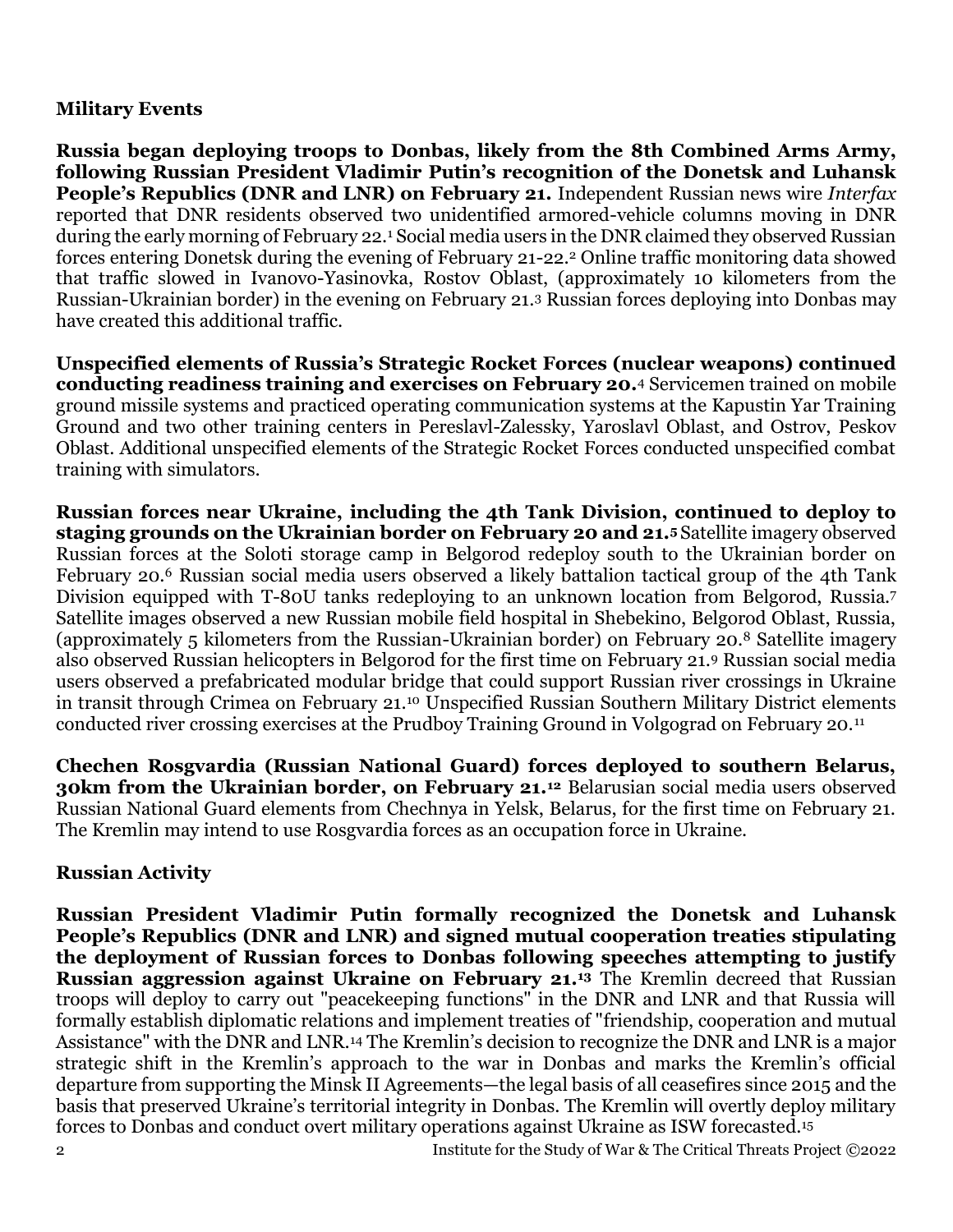Kremlin media aired a prerecorded Russian Security Council meeting the morning of February 21 to justify recognizing the DNR and LNR. Each member of the Security Council stated justifications for recognizing the DNR and LNR. Putin, Foreign Minister Sergey Lavrov, and Kremlin Representative on Ukraine Dmitry Kozak all stated Ukraine never intended to implement and has abandoned the Minsk II Accords, with Lavrov adding the West will not force Ukraine to comply with the Minsk II Accords. Putin and Lavrov reiterated that NATO has refused to respond favorably to the Kremlin's security demands on limiting NATO expansion. Kozak stated neither Ukraine nor the West "need" the Russianoccupied territory in Donbas and that Kyiv has a political interest in keeping the war in Donbas a frozen conflict. Russian Defense Minister Sergey Shoigu claimed intensifying Ukrainian attacks against the DNR and LNR created a humanitarian catastrophe, claiming that 90 percent of Donetsk residents have no water. Deputy Chairman of the Security Council Dmitry Medvedev argued the Kremlin should recognize the DNR and LNR despite the cost of Western sanctions, citing the Kremlin's recognition of its proxies in Georgia in 2008. Putin attempted to frame the preplanned speeches as an unplanned meeting, likely to generate the perception of Kremlin buy-in to the recognition of the DNR and LNR, forcing key figures in the Russian government to publicly support his pre-planned action.

Putin gave a speech prior to signing the decrees attacking the concept of Ukraine as a sovereign state, setting conditions for further Russian offensive action. Putin claimed Ukraine is an "integral part of [Russia's] own history, culture, spiritual space" and was only created following the 1917 Russian Revolution. Putin claimed nationalists and oligarchic clans rule modern Ukraine and that the 2014 Euromaidan Revolution was a Western-backed coup. Putin claimed NATO can directly control Ukrainian forces to attack Russia and that NATO "cheated" its 1991 "promises" to not expand eastward. Putin claimed "Russia has done everything to preserve the territorial integrity of Ukraine" through the Minsk II Accords since 2015. Putin stated his decision to "immediately recognize the independence and sovereignty" of the DNR and LNR is "long overdue" and asked the Russian Federal Assembly to ratify the treaties "in the very near future," which the Federal Assembly will likely do on February 22. Putin demanded that Ukraine immediately cease nonexistent hostilities against Donbas.

**The Russian government falsely accused Ukrainian forces of attacking Russian territory in Rostov with artillery and ground forces on February 21 to legitimize further military action against Ukraine.<sup>16</sup>** Russia's Southern Military District claimed it destroyed two Ukrainian infantry fighting vehicles and killed five Ukrainian militants that crossed the border into Russian territory in Mityakinskaya, Rostov Oblast, on February 21.<sup>17</sup> The Russian Federal Security Service (FSB) also claimed that Ukrainian artillery destroyed a Russian border checkpoint near Shcherbakovo, Rostov Oblast.<sup>18</sup> FSB Director Alexander Bortnikov said that Russian forces captured one Ukrainian prisoner who participated in the attacks during the Russian Security Council meeting on February 21.<sup>19</sup> Ukrainian government officials denied these falsely alleged attacks on February 21.20 The Kremlin will likely use these falsely claimed attacks to justify Russian military operations against Ukraine.

3 Institute for the Study of War & The Critical Threats Project ©2022 **The Kremlin amplified claims that Ukrainian aggression led to mass evacuations in the Donetsk and Luhansk People's Republics (DNR and LNR) on February 21.<sup>21</sup>** Kremlin Spokesperson Dmitry Peskov accused the Ukrainian Armed Forces of initiating provocations, endangering civilian lives, and intensifying shelling.<sup>22</sup> Russian Foreign Ministry Spokesperson Maria Zakharova accused the West of encouraging Ukrainian President Volodymyr Zelensky to denounce the Minsk II Accords and destroy Ukraine.<sup>23</sup> Zakharova added that US Embassy in Moscow launched a "real information terrorist attack" aimed at frightening Russians about terrorist attacks in public places along the Ukrainian border and in large Russian cities. Russia's Ministry of Emergency Situations and Russian Security Service (FSB) claimed 61,000 evacuees have entered Russia as of February 21.<sup>24</sup> The Ministry announced that 43 regions can host up to 42,000 DNR and LNR evacuees. The Ministry claimed it has established about 400 temporary accommodation points and is developing an additional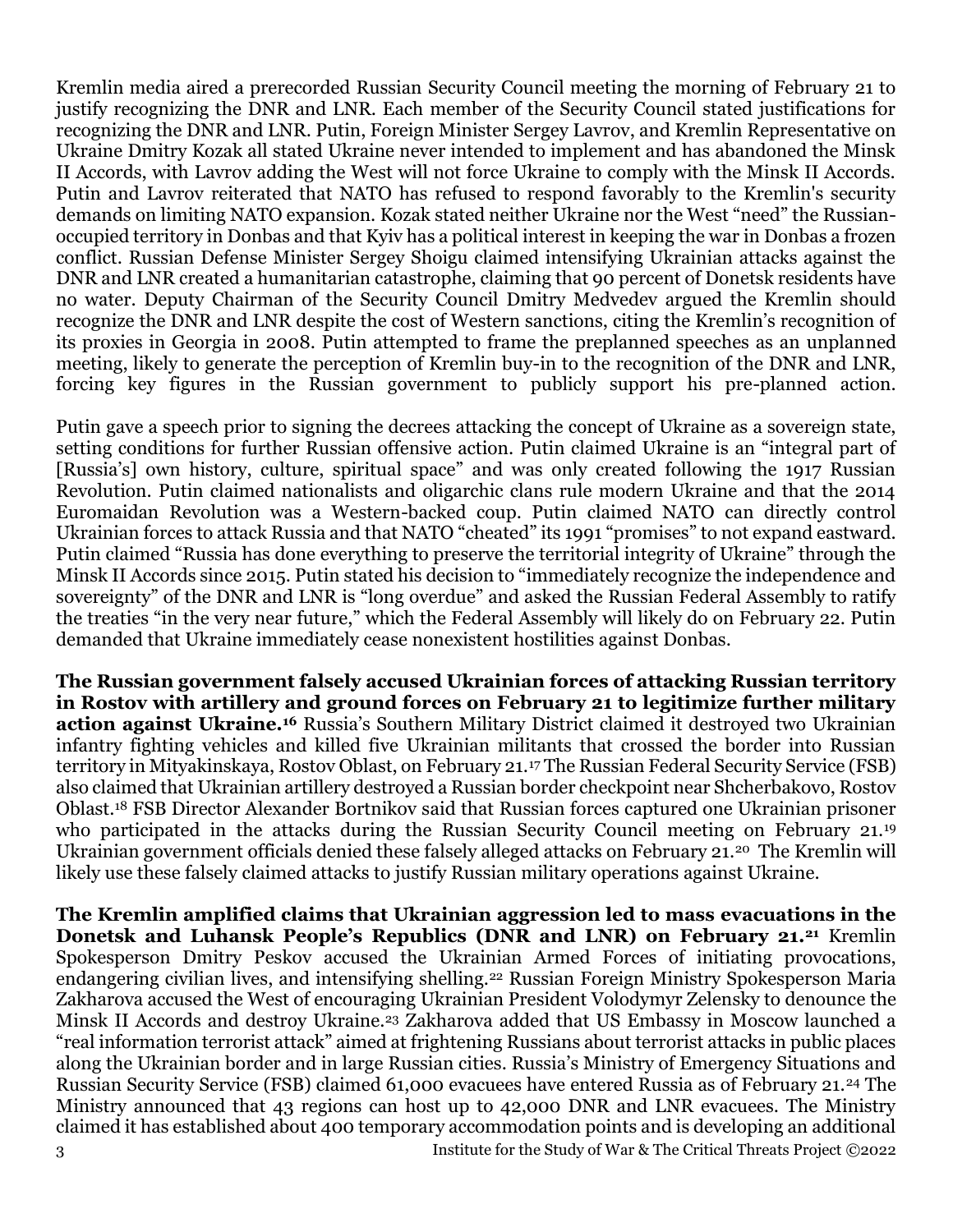149 points to accommodate up to 54,000 people. Russia's Cabinet of Ministers allocated five billion rubles in payments to DNR and LNR evacuees on February 21.<sup>25</sup> Russian Federation Council First Deputy Chairman Sergey Ryabukhin reiterated that financial aid to DNR and LNR residents will not negatively impact Russians residing within the Russian territory and will prevent the greater costs of a "humanitarian catastrophe."<sup>26</sup>

# **Proxy Activity**

**The Donetsk and Luhansk People's Republics (DNR and LNR) claimed that Ukraine intensified its aggression through increased shelling and bombings targeting infrastructure and government buildings on February 20-21.<sup>27</sup>** The DNR and LNR most likely intensified their claims of Ukrainian aggression on February 20-21 to justify Russia's formal recognition of the LNR and DNR as independent states and subsequent Russian military movements into DNR and LNR-held territory on February 21. The LNR and DNR repeatedly claimed that Ukrainian special forces saboteurs attempted to bomb critical infrastructure, most notably the LNR Joint Center for Control and Coordination (JCCC) and DNR artillery rocket and artillery depots, coal mines, water stations, electricity suppliers, and schools.<sup>28</sup> The DNR also claimed that one Ukrainian soldier died while attempting to set up an explosive device at a Donetsk train station on February 21.<sup>29</sup> The DNR and LNR claimed that Ukrainian shelling killed two LNR civilians, one DNR soldier, and one DNR civilian.<sup>30</sup>

Ukrainian Culture and Information Policy Minister Oleksandr Tkachenko said that Ukraine uncovered 10 fake reports of Ukraine-initiated aggression against the DNR and LNR on February 19-20 and reiterated that the Kremlin, DNR, and LNR are conducting a disinformation campaign to portray Ukraine as the aggressor in Donbas.<sup>31</sup> CNN reported on February 21 that US forensic analysts said the metadata of the video portraying the February 11 alleged Ukrainian provocation in Donetsk shows the video was made three days before the claimed date of the event.<sup>32</sup> DNR and LNR claims of Ukrainian aggression and provocations in Donbas are likely all coordinated and staged to falsely portray Ukraine as the aggressor in the rising conflict in Donbas.

# **Belarusian Activity**

**Belarusian Chief of the General Staff Viktor Gulevich reiterated that Russian forces deployed in Belarus will only leave Belarus and return to their bases in Russia "when there is an objective need" and demanded the United States and NATO states withdraw troops from near Belarusian borders on February 21.<sup>33</sup>** Gulevich also demanded that NATO let Belarus control NATO's withdrawal through unspecified "verification measures." Gulevich said that NATO's eastern expansion is "aggressive and unjustified" and only increases the likelihood of armed conflict in Eastern Europe. Gulevich reiterated that Western military pressure against the Union State and "aggravation of the situation in Donbas" influenced the decision for Russian forces to remain in Belarus indefinitely.

# **Ukrainian Activity**

**N/A**

**US Activity**

4 Institute for the Study of War & The Critical Threats Project ©2022 **US officials condemned Russia's recognition of the Donetsk and Luhansk People's Republics (DNR and LNR) on February 21 but stated Russia's overt deployment of forces to Donbas is not a new step, declining to state what the White House would consider a**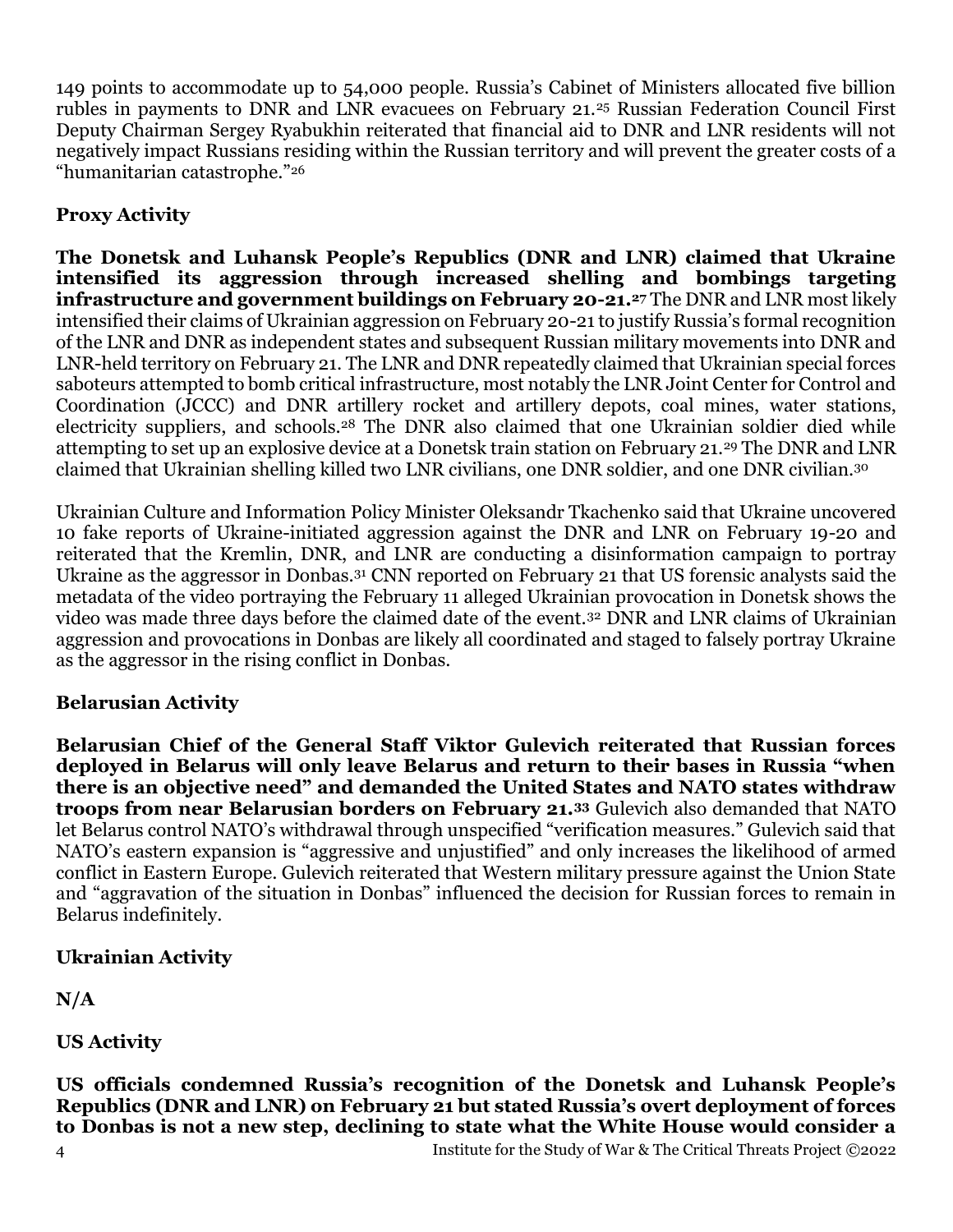**Russian "invasion" of Ukraine.** US President Joe Biden signed an executive order to impose sanctions against investments, imports, and exports to the DNR and LNR.<sup>34</sup> The White House emphasized that these sanctions—which are largely symbolic, as the United States has little to no trade with Russia's proxies—are separate from sanctions it is prepared to impose in response to a further Russian invasion of Ukraine. US National Security Adviser Jake Sullivan stated on February 21 that a Russian invasion of Ukraine could begin "in the coming hours or days" and would be "extremely violent."<sup>35</sup> US Ambassador to the OSCE Michael Carpenter condemned the Kremlin's decision to recognize Donetsk and Luhansk People's Republics (DNR and LNR) and criticized the "forced mobilization" of military-age male citizens in those regions.<sup>36</sup> Several reporters quoted anonymous senior administration officials stating the White House does not view Russian forces operating overtly in Donbas as a new step triggering a US response.<sup>37</sup> Putin will likely phase further offensive operations against Ukraine in part to diffuse Western responses to his operations.

**The** *New York Times* **reported on February 20 that the United States intercepted Kremlin orders for Russian military units to "proceed with an invasion of Ukraine" the week before US President Joe Biden's speech on February 18, while CNN separately reported the United States has not yet seen several indicators of a large-scale invasion.<sup>38</sup>** The *New York Times* additionally reported that US intelligence confirmed the Russian military has prepared to execute an unspecified attack plan and that 40-50 percent of units have shifted into combat formations. US intelligence officials separately told CNN that the United States still has not seen several "larger actions," such as electronic jamming and cyberattacks, beyond previously seen tactical indicators.<sup>39</sup> The Kremlin will likely pursue a phased operation and continue its military buildup throughout the week, rather than launching an immediate full-scale invasion of unoccupied Ukraine.

**US Representative to the UN Bathsheba Nell Crocker warned the UN of a Russian "kill list" of Ukrainians to target following a potential invasion on February 20.<sup>40</sup>** Crocker claimed Russia has compiled a list of Ukrainians to kill or send to internment camps after invading Ukraine in a letter to UN High Commissioner for Human Rights Michelle Bachelet. Kremlin Spokesperson Dmitry Peskov denied the existence of the list on February 21. Crocker also warned that Russia will likely use lethal force to disperse potential Ukrainian protests or peaceful resistance to an occupation. *Foreign Policy* first reported on the US intelligence of a Russian "kill list" on February 18.<sup>41</sup>

**US President Joe Biden agreed "in principle" on February 21 to meet with Russian President Vladimir Putin unless Russia invades Ukraine, though it is unclear as of publication if the White House considers Putin's recognition of the DNR and LNR an invasion.<sup>42</sup>** French President Emmanuel Macron proposed Putin meet with Biden in a phone call with Putin on February 20. The Kremlin did not commit to the meeting. Kremlin Spokesperson Dmitri Peskov stated that Russia cannot make concrete summit plans while "tensions rise." Peskov suggested that Russian Foreign Minister Sergey Lavrov and US Secretary of State Antony Blinken discuss plans for a summit during their planned February 24 meeting. The White House announced that any presidential meeting is contingent on Russia reducing its forces along the Ukrainian border. Ukrainian Foreign Minister Dmytro Kuleba welcomed diplomatic talks with Russia but requested that the other permanent United Nations Security Council members, Ukraine, Germany, and Turkey be included in a meeting.<sup>43</sup>

**The US Embassy in Moscow warned of possible Russian false flag attacks on public centers around Moscow, St. Petersburg, and the Ukrainian border on February 21.<sup>44</sup>** The US Embassy in Moscow warned individuals to avoid shopping centers, railway, and metro stations, and other public gathering locations. Russian Foreign Minister Sergey Lavrov stated in an interview that Russia had not seen proof to support the US claim.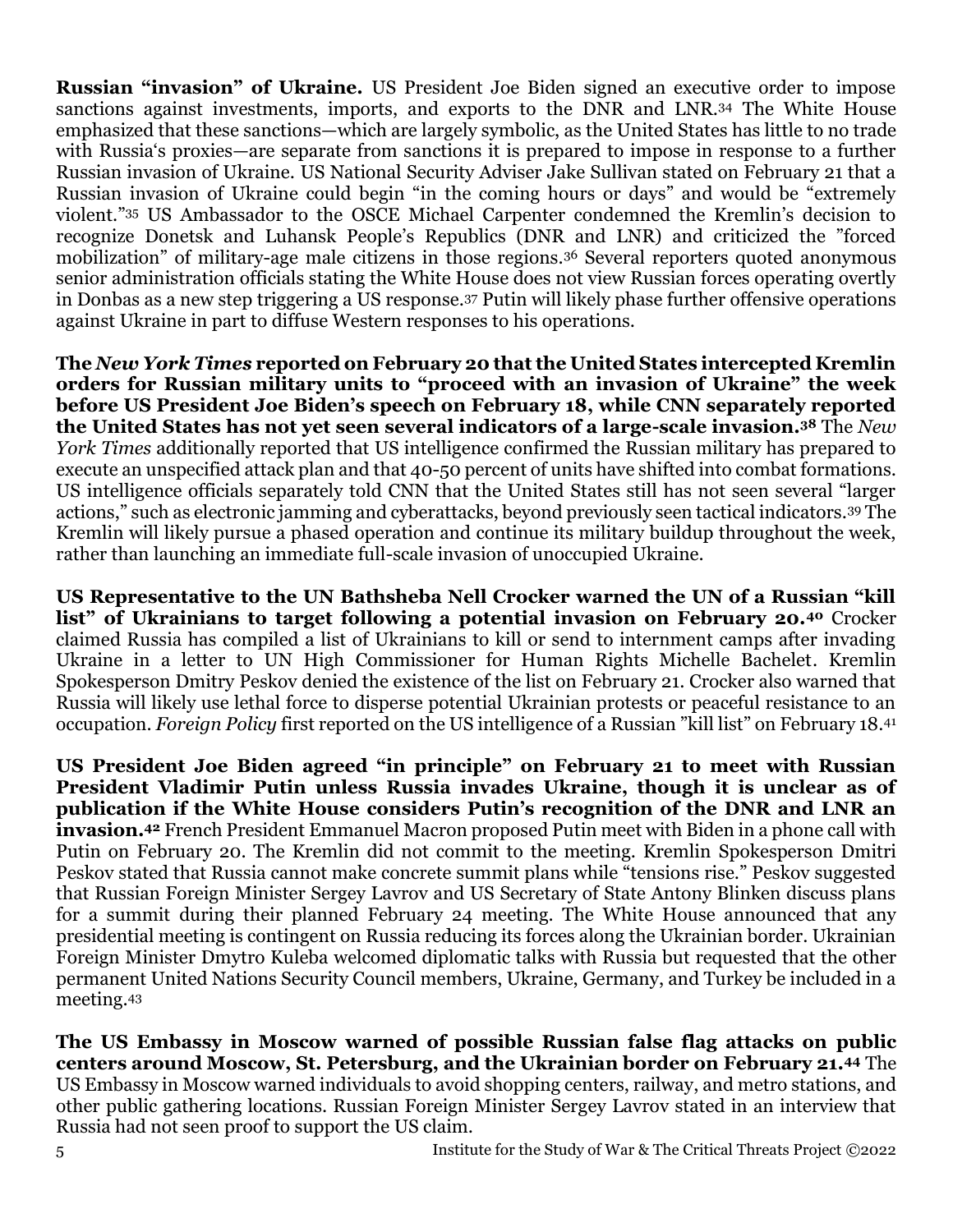#### **NATO and EU Activity**

**Several European leaders condemned the Kremlin's decision to recognize the Donetsk and Luhansk People's Republics (DNR and LNR) as independent states and promised sanctions on Russia.<sup>45</sup>** Western leaders including Macron, NATO Secretary-General Jens Stoltenberg, German Chancellor Olaf Scholz, United Nations Secretary-General Antonio Guterres, European Council President Charles Michel, and European Commission President Ursula von der Leyen condemned Putin's decision to recognize the DNR and LNR as flagrantly violating the Minsk II Agreement on February 21.<sup>46</sup> Michel and Leyen called the recognition "illegal" and promised that the EU would impose sanctions against "those involved" in a joint statement. Putin informed Macron and Scholz separately over the phone that he planned to recognize the DNR and LNR prior to his public announcement, according to the Kremlin.<sup>47</sup>

Putin likely seeks to drive a wedge between Western leaders and Ukraine by gradually increasing his aggression against Ukraine to introduce doubt into Western plans to impose sanctions in response to an "invasion." Ukraine may perceive a lack of Western support if sanctions are not immediately imposed following the deployment of Russian "peacekeeping" forces into the DNR and LNR. No Western state has agreed to impose a planned package of "post-invasion" sanctions as of February 21. Leyen previously promised on February 20 that the EU would cut Russia off from international financial markets if it invades Ukraine.<sup>48</sup> EU Foreign Affairs Chief Josep Borell said on February 21 that the EU has a sanctions package—including export limitations in key industries, freezing assets of Kremlin-friendly individuals, and an import ban on Russian oil and gas—that the EU can implement gradually "depending on the level of [Russia's] aggression."<sup>49</sup> The EU also adopted a \$1.36 billion "emergency support package" to Ukraine to mitigate the crisis's detrimental effects on financial and economic stability during a meeting on February 21.<sup>50</sup> During the meeting, Ukrainian Foreign Minister Dmytro Kuleba urged the EU to grant Ukraine a pathway to EU membership to send Russia a political message.<sup>51</sup>

# **Other International Organization Activity**

**N/A**

# **Individual Western Allies' Activity**

**N/A**

**Other International Activity**

**N/A**

<sup>1</sup> https://www.interfax dot ru/world/823559

<sup>2</sup> https://twitter.com/COUPSURE/status/1495892324139900929; https://twitter.com/COUPSURE/status/1495883525299621890; https://twitter.com/COUPSURE/status/1495883525299621890

<sup>&</sup>lt;sup>3</sup> https://twitter.com/HN\_Schlottman/status/1495827531957735426

<sup>4</sup> https://function.mil dot ru/news\_page/country/more.htm?id=12409793@egNews; https://function.mil dot

ru/news\_page/country/more.htm?id=12409806@egNews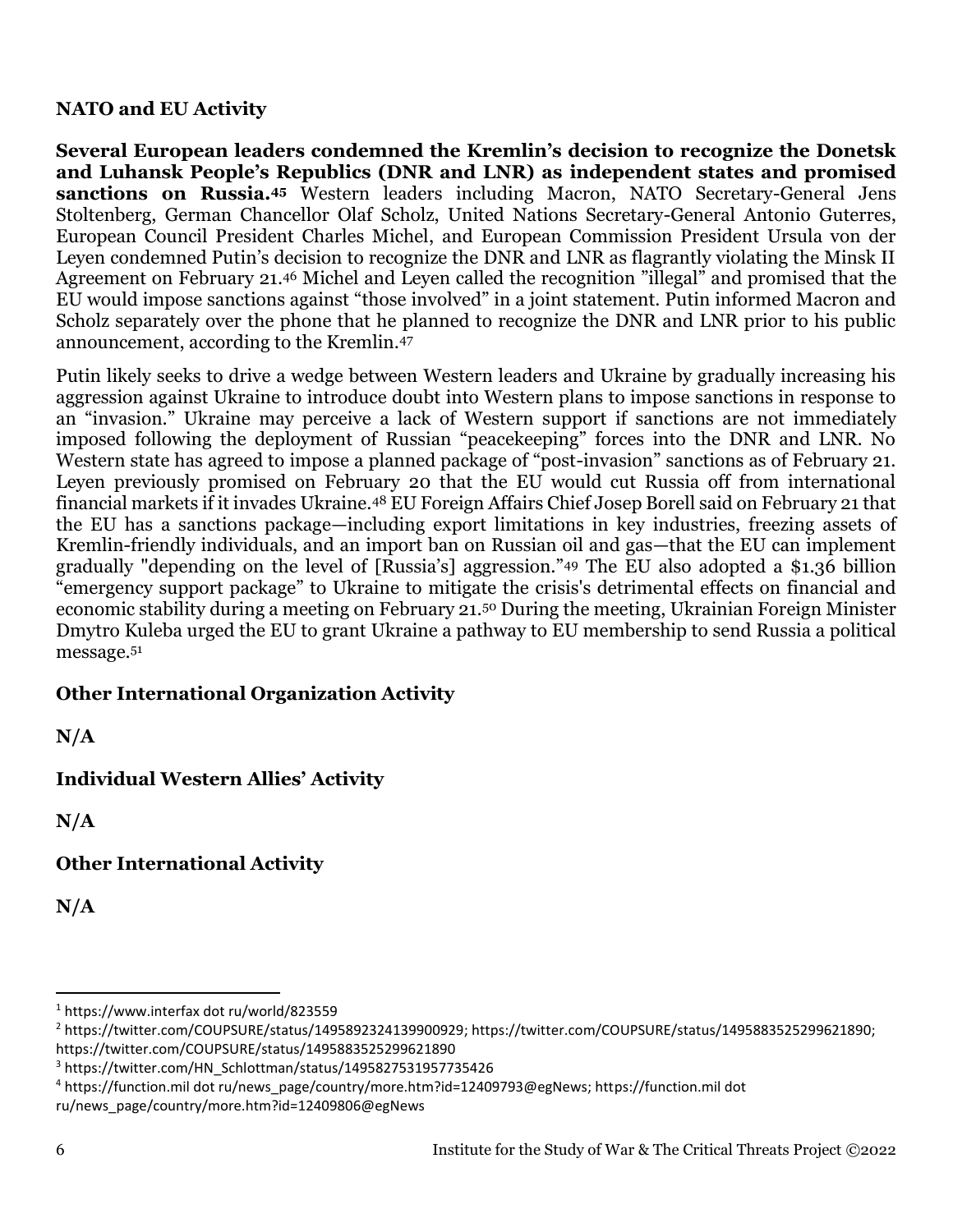<sup>5</sup> https://twitter.com/JackDetsch/status/1495532423395913733; https://twitter.com/COUPSURE/status/1495478536525824003

<sup>6</sup> https://twitter.com/JackDetsch/status/1495532423395913733 <sup>7</sup> https://twitter.com/RALee85/status/1495486244087812098

<sup>8</sup> https://twitter.com/galandecZP/status/1495500695407144965 <sup>9</sup>https://twitter.com/galandecZP/status/1495500695407144965 https://twitter.com/COUPSURE/status/1495778529593761796

 $10$  https://twitter.com/CITeam\_en/status/1495723737836101640

<sup>11</sup> https://function.mil dot [ru/news\\_page/country/more.htm?id=12409837@egNews;](mailto:ru/news_page/country/more.htm?id=12409837@egNews)

<sup>12</sup> https://twitter.com/TadeuszGiczan/status/1495730470604189696.

<sup>13</sup> http://kremlin dot ru/events/president/news/67828; http://kremlin dot ru/events/president/news/67829; http://kremlin dot ru/events/president/news/67825; http://kremlin dot ru/events/president/news/67825

<sup>14</sup> http://publication dot pravo.gov.ru/Document/View/0001202202220001; http://publication dot pravo.gov dot ru/Document/View/0001202202220002

15

https://www.understandingwar.org/sites/default/files/Ukraine%20Invasion%20Forecast%20Series%20Part%201%20ISW%20CT%20 December%202021.pdf;

https://www.understandingwar.org/sites/default/files/Ukraine%20Invasion%20Forecast%20Series%20Part%202%20ISW%20CT%20 December%202021.pdf;

https://www.understandingwar.org/sites/default/files/Putin%27s%20Likely%20Course%20of%20Action%20in%20Ukraine%20Updat ed%20Course%20of%20Action%20Assessment%20ISW%20CTP%20%282%29.pdf

<sup>16</sup> https://tvzvezda dot ru/news/20222211546-4ajml.html; https://ria dot ru/20220221/granitsa-1774091650.html; https://www.rbc dot ru/politics/21/02/2022/621389849a794724e81ee873; https://www.rbc.ru/politics/21/02/2022/621360d79a79470fcd422edd <sup>17</sup> https://tvzvezda.ru/ews/20222211546-4ajml dot html; https://ria.ru/ 20220221/granitsa-1774091650 dot html; https://www.rbc dot ru/politics/21/02/2022/621389849a794724e81ee873; https://www.rbc dot

ru/politics/21/02/2022/621360d79a79470fcd422edd

<sup>18</sup> [https://www.rbc](https://www.rbc/) dot ru/politics/21/02/2022/621360d79a79470fcd422edd

<sup>19</sup> https://censor dot net/ru/news/3317694/rossiyane\_zayavili\_o\_zahvate\_v\_plen\_ukrainskogo\_voennoslujaschego

<sup>20</sup> https://tass dot ru/mezhdunarodnaya-panorama/13782475

<sup>21</sup> https://tass dot ru/politika/13780417

<sup>22</sup> https://tass dot ru/politika/13780653

<sup>23</sup> https://tass dot ru/politika/13781717

<sup>24</sup> https://tass dot ru/obschestvo/13781503

<sup>25</sup> https://tass dot ru/obschestvo/13781965

<sup>26</sup> https://tass dot ru/politika/13781921

<sup>27</sup> https://tass dot ru/mezhdunarodnaya-panorama/13785277; https://tass dot ru/mezhdunarodnaya-panorama/13782541; https://tass dot ru/mezhdunarodnaya-panorama/13785277; https://tass dot ru/proisshestviya/13783773

<sup>28</sup> https://twitter.com/michaelh992/status/1495815665118236674; https://www.mk dot ru/politics/2022/02/21/v-centre-luganskaprogremel-vzryv.html; https://tass dot ru/proisshestviya/13790315; https://tass dot ru/mezhdunarodnaya-panorama/13778797; https://tass dot ru/mezhdunarodnaya-panorama/13782301; https://tass dot ru/mezhdunarodnaya-panorama/13786799; https://tass dot ru/mezhdunarodnaya-panorama/13785277; https://tass dot ru/mezhdunarodnaya-panorama/13782541

<sup>29</sup> https://tass dot ru/mezhdunarodnaya-panorama/13778677

 $30$  https://tass dpt ru/mezhdunarodnaya-panorama/13777583; https://tass dot ru/mezhdunarodnaya-panorama/13778311 <sup>31</sup> [https://www.washingtonpost.com/world/2022/02/21/russia-ukraine-updates/#link-KYQKECGNZFASFBBUPGPW4LLG4I;](https://www.washingtonpost.com/world/2022/02/21/russia-ukraine-updates/#link-KYQKECGNZFASFBBUPGPW4LLG4I)

https://www dot mil.gov.ua/news/2022/02/21/brifing-ministra-oboroni-oleksiya-reznikova-i-ministra-kulturi-ta-informaczijnoipolitiki-oleksandra-tkachenka-v-ramkah-platformi-uarazom/

 $32$  https://www.cnn.com/europe/live-news/ukraine-russia-news-02-21-22/h\_4a15381adeb222b25c85ebee16aae8a3

<sup>33</sup> https://www.mil dot by/ru/news/144832/